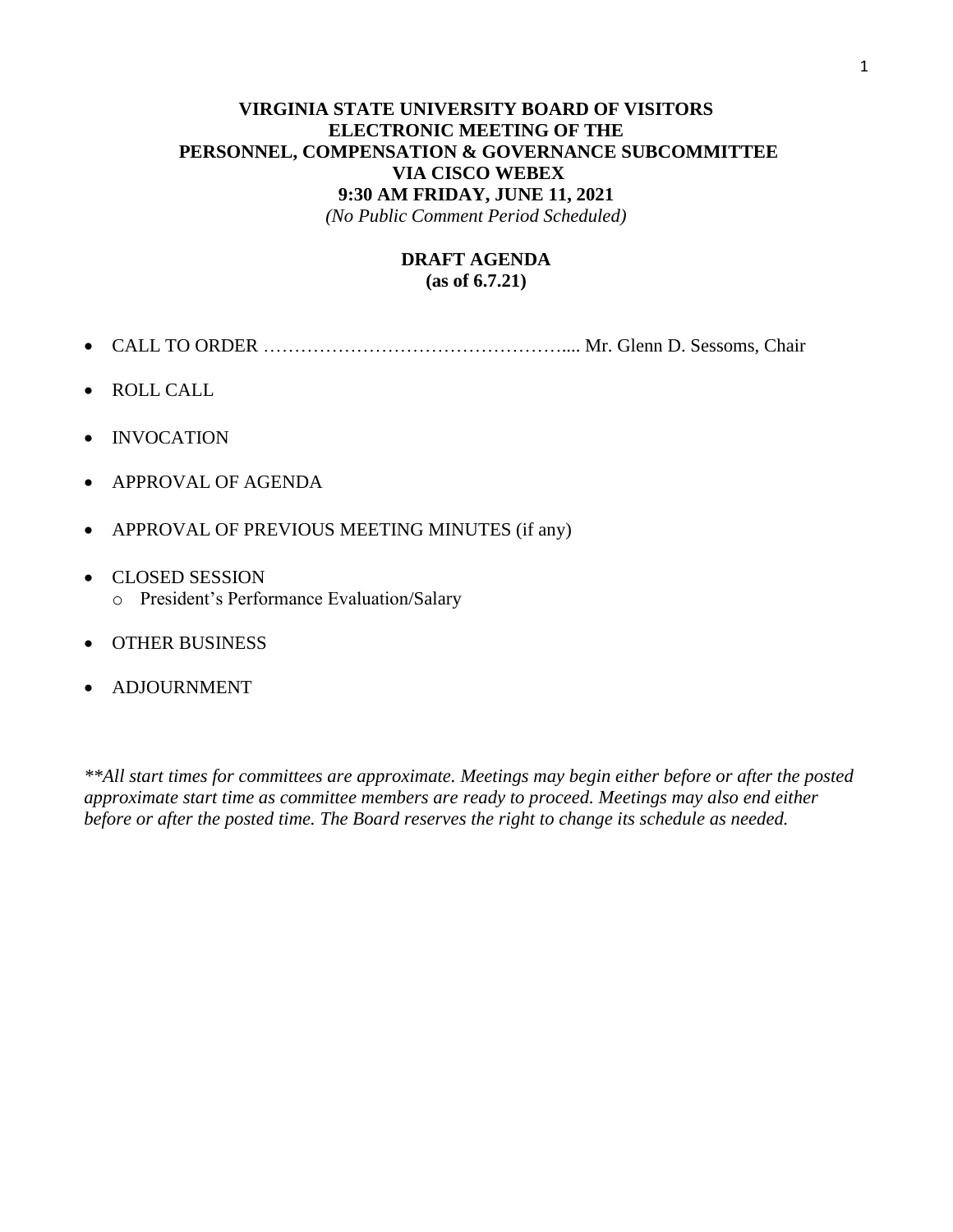## **VIRGINIA STATE UNIVERSITY BOARD OF VISITORS DRAFT MINUTES OF THE ELECTRONIC MEETING PERSONNEL, COMPENSATION & GOVERNANCE SUBCOMMITTEE Friday, June 11, 2021**

### **CALL TO ORDER**

Mr. Glenn Sessoms, Chair, called the Personnel, Compensation, & Governance (PCG) Committee meeting to order at approximately 9:30 a.m. The meeting was held via Cisco WebEx.

### **ROLL CALL**

A quorum was present.

*Committee Members Present:* Mr. Glenn D. Sessoms Ms. Shavonne Gordon Mr. Raul Herrera Dr. Valerie Brown

*Legal Counsel:* Deb Love, Senior Assistant Attorney General, Chief/Education Section

*Administration Present:* Dr. Annie C. Redd, Special Asst. to President/Board Liaison

*Others Present:* Travis Edmonds, Technology Services

## **INVOCATION** Chair Sessoms invited Dr. Valerie Brown to offer the invocation.

# **APPROVAL OF AGENDA**

The agenda was approved by roll call vote.

### **APPROVAL OF PREVIOUS MEETING MINUTES (if any)**

There were no minutes from a previous meeting of this subcommittee.

## **CLOSED SESSION**

The Committee convened a closed meeting at approximately 9:40 a.m. pursuant to  $\S 2.2-3711(A)(1)$  of the Code of Virginia to discuss personnel matters, specifically discussion of the President's salary as a follow up to the full Board's annual performance evaluation for 2020-2021. Additionally, the motion called for Deb Love, Senior Assistant Attorney General, Chief/Education Section, and Dr. Annie C. Redd, Board Liaison attend the closed meeting because their presence in the closed meeting is deemed necessary, and/or their presence will aid the Board in its consideration of this matter.

The Committee re-convened in the open session at approximately 10:50 a.m. with a roll call vote that the Committee discussed or considered only those public business matters lawfully exempted from open